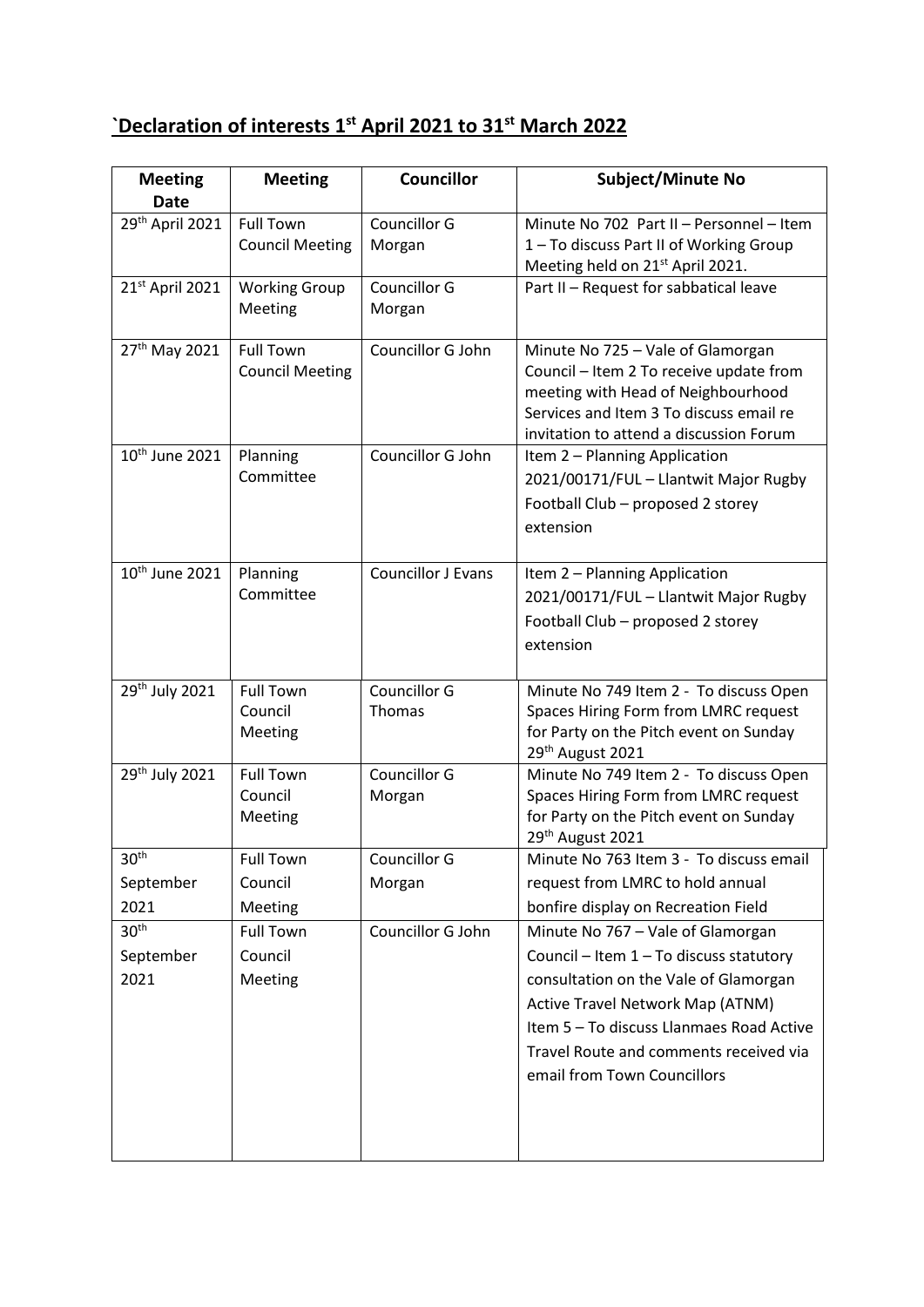| 30 <sup>th</sup>                    | <b>Full Town</b>            | <b>Councillor E</b>              | Minute No 767 - Vale of Glamorgan                                        |
|-------------------------------------|-----------------------------|----------------------------------|--------------------------------------------------------------------------|
| September                           | Council                     | Williams                         | Council - Item 1 - To discuss statutory                                  |
| 2021                                | Meeting                     |                                  | consultation on the Vale of Glamorgan                                    |
|                                     |                             |                                  | Active Travel Network Map (ATNM)                                         |
|                                     |                             |                                  | Item 5 - To discuss Llanmaes Road Active                                 |
|                                     |                             |                                  | Travel Route and comments received via                                   |
|                                     |                             |                                  | email from Town Councillors                                              |
|                                     |                             |                                  |                                                                          |
|                                     |                             |                                  |                                                                          |
|                                     |                             |                                  |                                                                          |
| 30 <sup>th</sup>                    | <b>Full Town</b>            | Councillor Mrs J                 | Minute No 767 - Vale of Glamorgan                                        |
| September                           | Council                     | Norman                           | Council - Item 1 - To discuss statutory                                  |
| 2021                                | Meeting                     |                                  | consultation on the Vale of Glamorgan                                    |
|                                     |                             |                                  | Active Travel Network Map (ATNM)                                         |
|                                     |                             |                                  | Item 5 - To discuss Llanmaes Road Active                                 |
|                                     |                             |                                  |                                                                          |
|                                     |                             |                                  | Travel Route and comments received via                                   |
|                                     |                             |                                  | email from Town Councillors                                              |
|                                     |                             |                                  |                                                                          |
|                                     |                             |                                  |                                                                          |
| 30 <sup>th</sup>                    |                             | <b>Councillor Mrs S</b>          |                                                                          |
|                                     | <b>Full Town</b>            |                                  | Minute No 767 - Vale of Glamorgan                                        |
| September                           | Council                     | Hanks                            | Council - Item 1 - To discuss statutory                                  |
| 2021                                | Meeting                     |                                  | consultation on the Vale of Glamorgan                                    |
|                                     |                             |                                  | Active Travel Network Map (ATNM)                                         |
|                                     |                             |                                  | Item 5 - To discuss Llanmaes Road Active                                 |
|                                     |                             |                                  | Travel Route and comments received via                                   |
|                                     |                             |                                  | email from Town Councillors                                              |
|                                     |                             |                                  |                                                                          |
|                                     |                             |                                  |                                                                          |
|                                     |                             |                                  |                                                                          |
| 14 <sup>th</sup><br>October<br>2021 | Finance &                   | Councillor G John                | Page 1, Item No 9 - Grant for fireworks<br>display LMRFC.                |
|                                     | <b>Policy Meeting</b>       |                                  |                                                                          |
| 28 <sup>th</sup><br>October<br>2021 | <b>Full Town</b><br>Council | <b>Councillor Mrs S</b><br>Hanks | Minute No 781 - Vale of Glamorgan<br>Council - Item 1 - To note informal |
|                                     | Meeting                     |                                  | street cleaning meeting on the 19 <sup>th</sup>                          |
|                                     |                             |                                  | October 2021 - Item 2 - To note                                          |
|                                     |                             |                                  | successful Strong Communities Funding                                    |
|                                     |                             |                                  | Letter to enhance Recreation Field and                                   |
|                                     |                             |                                  | the Cenotaph.                                                            |
|                                     |                             |                                  |                                                                          |
| 25 <sup>th</sup>                    | <b>Full Town</b>            | Councillor Mr G                  | Minute No 795 - Vale of Glamorgan                                        |
| November                            | Council                     | John                             | Council - Item 4 - To discuss email re                                   |
| 2021                                | Meeting                     |                                  | Town Councils response to                                                |
|                                     |                             |                                  | Llanmaes Road Active Travel plan.                                        |
|                                     |                             |                                  | Item 5 To discuss Project Zero Climate                                   |
|                                     |                             |                                  | Change Plan.                                                             |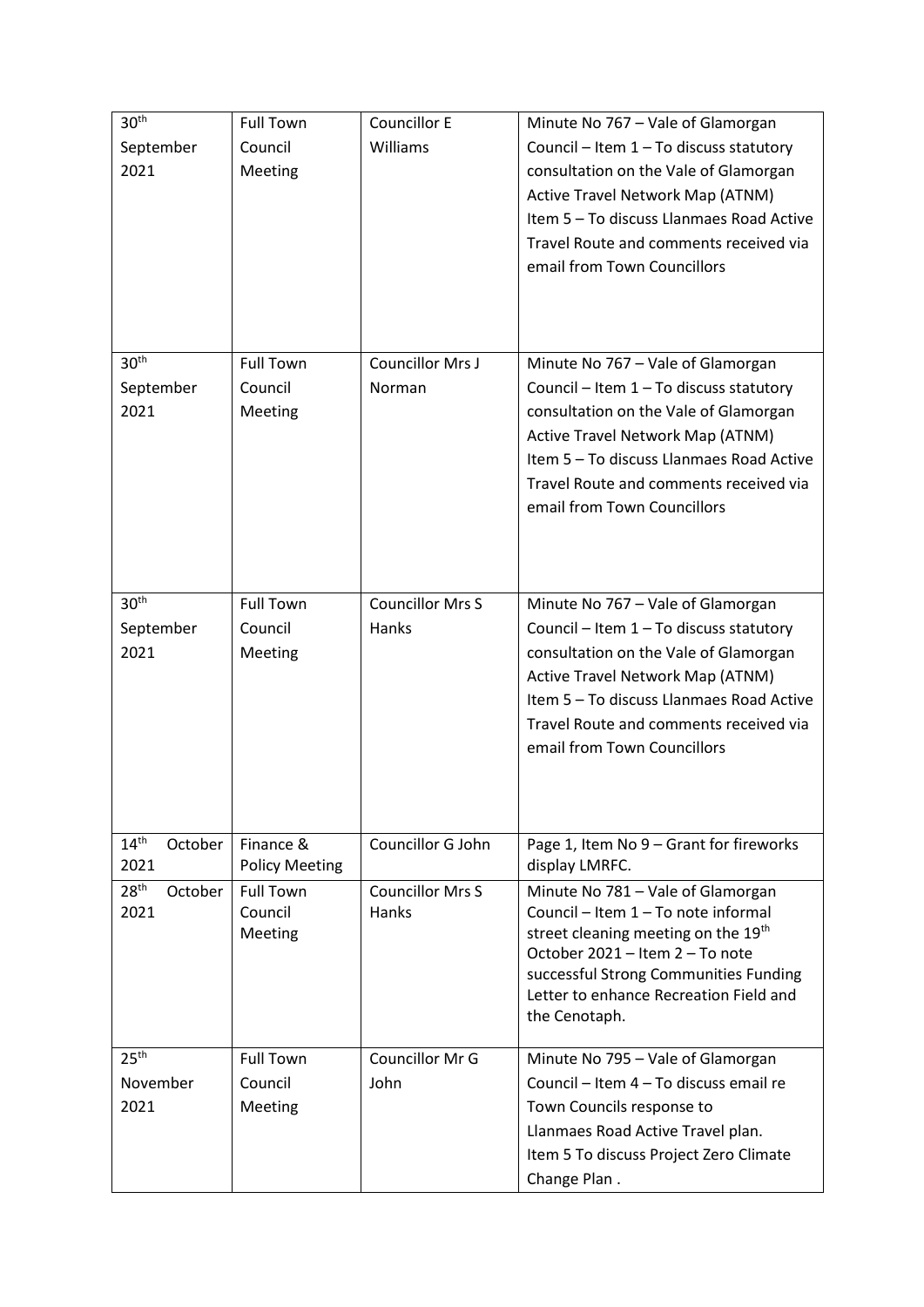| 25 <sup>th</sup>                    | <b>Full Town</b>                       | Councillor Mr E                 | Minute No 795 - Vale of Glamorgan                                                                                                            |
|-------------------------------------|----------------------------------------|---------------------------------|----------------------------------------------------------------------------------------------------------------------------------------------|
| November                            | Council                                | Williams                        | Council - Item 4 - To discuss email re                                                                                                       |
| 2021                                | Meeting                                |                                 | Town Councils response to                                                                                                                    |
|                                     |                                        |                                 | Llanmaes Road Active Travel plan.                                                                                                            |
|                                     |                                        |                                 | Item 5 To discuss Project Zero Climate                                                                                                       |
|                                     |                                        |                                 | Change Plan.                                                                                                                                 |
| 25 <sup>th</sup>                    | <b>Full Town</b>                       | <b>Councillor Mrs S</b>         | Minute No 795 - Vale of Glamorgan                                                                                                            |
| November                            | Council                                | Hanks                           | Council - Item 4 - To discuss email re                                                                                                       |
| 2021                                | Meeting                                |                                 | Town Councils response to                                                                                                                    |
|                                     |                                        |                                 | Llanmaes Road Active Travel plan.                                                                                                            |
|                                     |                                        |                                 |                                                                                                                                              |
| 25 <sup>th</sup>                    | <b>Full Town</b>                       | Councillor Mrs J                | Minute No 795 - Vale of Glamorgan                                                                                                            |
| November                            | Council                                | Norman                          | Council - Item 4 - To discuss email re                                                                                                       |
| 2021                                | Meeting                                |                                 | Town Councils response to                                                                                                                    |
|                                     |                                        |                                 | Llanmaes Road Active Travel plan.                                                                                                            |
|                                     |                                        |                                 | Item 5 To discuss Project Zero Climate                                                                                                       |
|                                     |                                        |                                 | Change Plan.                                                                                                                                 |
| 25 <sup>th</sup>                    | <b>Full Town</b>                       | Councillor Mr J                 | Minute No 793 - Recreation and Open                                                                                                          |
| November                            | Council                                | Evans                           | Spaces - Item 2 - To discuss letter from                                                                                                     |
| 2021                                | Meeting                                |                                 | Llantwit Major Rugby Club re                                                                                                                 |
|                                     |                                        |                                 | fencing/roping off pitches for games.                                                                                                        |
| 13 <sup>th</sup> January            | Finance &                              | Councillor Mrs J                | Item No 5c - Grant application from                                                                                                          |
| 2022                                | <b>Policy Meeting</b>                  | Norman                          | Llantwit Major photography club                                                                                                              |
| 13 <sup>th</sup> January            | Finance &                              | Councillor G John               | Item No 5d - Grant application from                                                                                                          |
| 2022                                | <b>Policy Meeting</b>                  |                                 | Llantwit Major school                                                                                                                        |
| 13 <sup>th</sup> January            | Finance &                              | <b>Councillor E</b>             | Item No 5d - Grant application from                                                                                                          |
| 2022                                | <b>Policy Meeting</b>                  | Williams                        | Llantwit Major school                                                                                                                        |
| 27 <sup>th</sup><br>January         | <b>Full Town</b>                       | Councillor Mr G                 | Minute No 826 - Vale of Glamorgan                                                                                                            |
| 2022                                | Council                                | John                            | Council - Item $1 -$ . To discuss draft<br>investigation report Addition of a                                                                |
|                                     | Meeting                                |                                 | Footpath from the adopted highway                                                                                                            |
|                                     |                                        |                                 | at Boverton Mill Farm, Boverton,                                                                                                             |
|                                     |                                        |                                 | CF61 1UH to Public Footpath No.3                                                                                                             |
|                                     |                                        |                                 | Llantwit Major (nearest property                                                                                                             |
|                                     |                                        |                                 | Woodland View, Summerhouse Bay,                                                                                                              |
|                                     |                                        |                                 | Mill Road, Boverton, CF61 1UH) Mill                                                                                                          |
|                                     |                                        |                                 | Road DMMO from Right of Way                                                                                                                  |
|                                     |                                        |                                 | Officer                                                                                                                                      |
|                                     |                                        |                                 |                                                                                                                                              |
|                                     |                                        |                                 | Council - Item $1 -$ . To discuss draft                                                                                                      |
|                                     |                                        |                                 | investigation report Addition of a                                                                                                           |
|                                     |                                        |                                 | Footpath from the adopted highway                                                                                                            |
|                                     |                                        |                                 | at Boverton Mill Farm, Boverton,                                                                                                             |
|                                     |                                        |                                 |                                                                                                                                              |
|                                     |                                        |                                 |                                                                                                                                              |
| 27 <sup>th</sup><br>January<br>2022 | <b>Full Town</b><br>Council<br>Meeting | <b>Councillor Mrs</b><br>Norman | Minute No 826 - Vale of Glamorgan<br>CF61 1UH to Public Footpath No.3<br>Llantwit Major (nearest property<br>Woodland View, Summerhouse Bay, |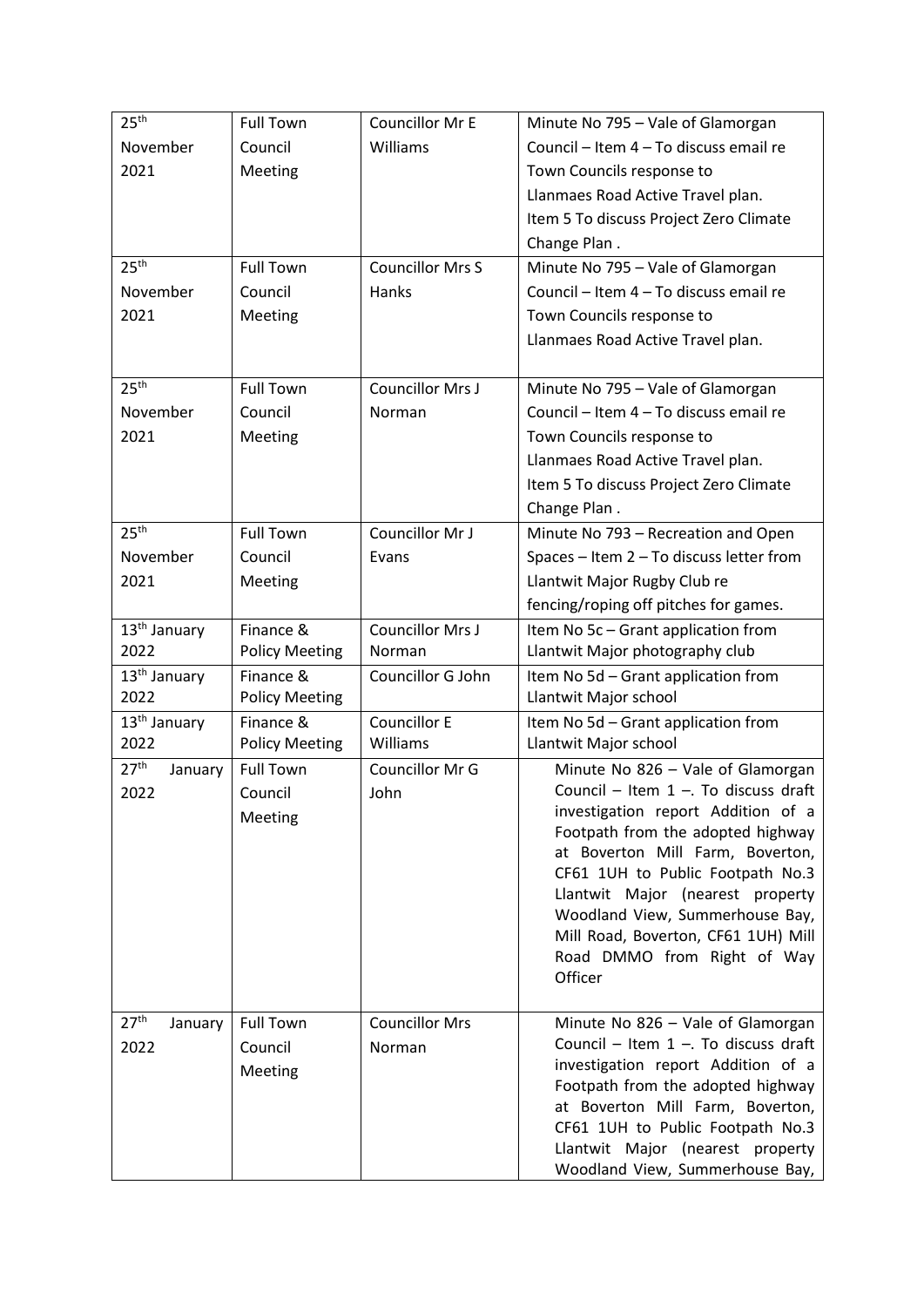|                                     |                                        |                                | Mill Road, Boverton, CF61 1UH) Mill<br>Road DMMO from Right of Way<br>Officer                                                                                                                                                                                                                                                                                                                                                                                                                                    |
|-------------------------------------|----------------------------------------|--------------------------------|------------------------------------------------------------------------------------------------------------------------------------------------------------------------------------------------------------------------------------------------------------------------------------------------------------------------------------------------------------------------------------------------------------------------------------------------------------------------------------------------------------------|
| 27 <sup>th</sup><br>January<br>2022 | <b>Full Town</b><br>Council<br>Meeting | <b>Councillor Mrs</b><br>Hanks | Minute No 826 - Vale of Glamorgan<br>Council - Item $1 -$ . To discuss draft<br>investigation report Addition of a<br>Footpath from the adopted highway<br>at Boverton Mill Farm, Boverton,<br>CF61 1UH to Public Footpath No.3<br>Llantwit Major (nearest property<br>Woodland View, Summerhouse Bay,<br>Mill Road, Boverton, CF61 1UH) Mill<br>Road DMMO from Right of Way<br>Officer                                                                                                                          |
| 27 <sup>th</sup><br>January<br>2022 | <b>Full Town</b><br>Council<br>Meeting | Councillor Mr E<br>Williams    | Minute No 826 - Vale of Glamorgan<br>Council - Item $1 -$ . To discuss draft<br>investigation report Addition of a<br>Footpath from the adopted highway<br>at Boverton Mill Farm, Boverton,<br>CF61 1UH to Public Footpath No.3<br>Llantwit Major (nearest property<br>Woodland View, Summerhouse Bay,<br>Mill Road, Boverton, CF61 1UH) Mill<br>Road DMMO from Right of Way<br>Officer<br>Minute No 829 - Miscellaneous -<br>Item $2 - To$ discuss email to<br>request purchase of picture of<br>Llantwit Major |
| 24 <sup>th</sup> February<br>2022   | <b>Full Town</b><br>Council<br>Meeting | Councillor Mr E<br>Williams    | Minute No: 839 - To discuss email re<br>Planning Application 2008/01155/FUL -<br>Griffith House, Church Lane, Llantwit<br>Major                                                                                                                                                                                                                                                                                                                                                                                  |
| 24 <sup>th</sup> February<br>2022   | <b>Full Town</b><br>Council<br>Meeting | Councillor Mr G<br>John        | Minute No 842 - Vale of Glamorgan<br>Council - Item 2 - To discuss letter re<br>addition of a footpath from adopted<br>highway at Boverton.<br>Item 3 - To discuss letter re Stradling<br>Park, Llantwit Major                                                                                                                                                                                                                                                                                                   |
|                                     |                                        |                                | Minute No: 839 - To discuss email re<br>Planning Application 2008/01155/FUL -<br>Griffih House, Church Lane, Llantwit<br>Major                                                                                                                                                                                                                                                                                                                                                                                   |